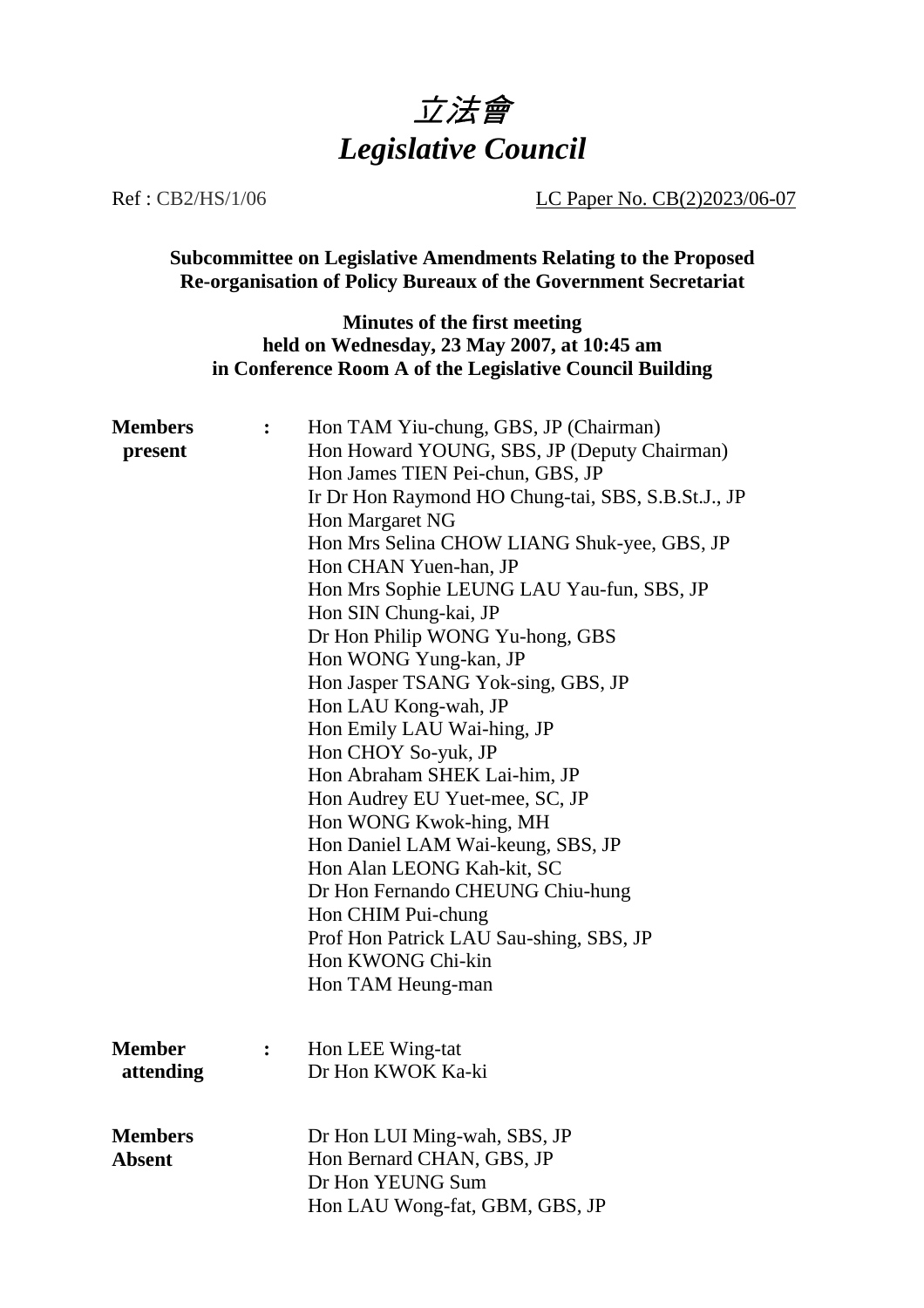|                               |                | Hon Frederick FUNG Kin-kee, SBS, JP<br>Hon LEUNG Kwok-hung<br>Hon Ronny TONG Ka-wah, SC |
|-------------------------------|----------------|-----------------------------------------------------------------------------------------|
| <b>Clerk</b> in<br>attendance | $\ddot{\cdot}$ | Mrs Percy MA<br>Chief Council Secretary (2)3                                            |
| <b>Staff</b> in<br>attendance | $\ddot{\cdot}$ | Mr Arthur CHEUNG<br>Senior Assistant Legal Adviser                                      |
|                               |                | Mrs Eleanor CHOW<br>Senior Council Secretary (2)4                                       |

#### Action

The Subcommittee deliberated (index of proceedings attached at **Annex**).

## **I. Election of Chairman and Deputy Chairman**

2. Mr TAM Yiu-chung and Mr Howard YOUNG were elected Chairman and Deputy Chairman of the Subcommittee respectively.

## **II. Any other business**

Dates of future meetings

3. The Chairman said that he would work out a meeting schedule with the Clerk after the meeting.

 (*Post-meeting note* : A schedule of meetings was issued to members vide LC Paper No. CB(2)1955/06-07 on 23 May 2007.)

4. The meeting ended at 11:10 am.

Council Business Division 2 Legislative Council Secretariat 30 May 2007